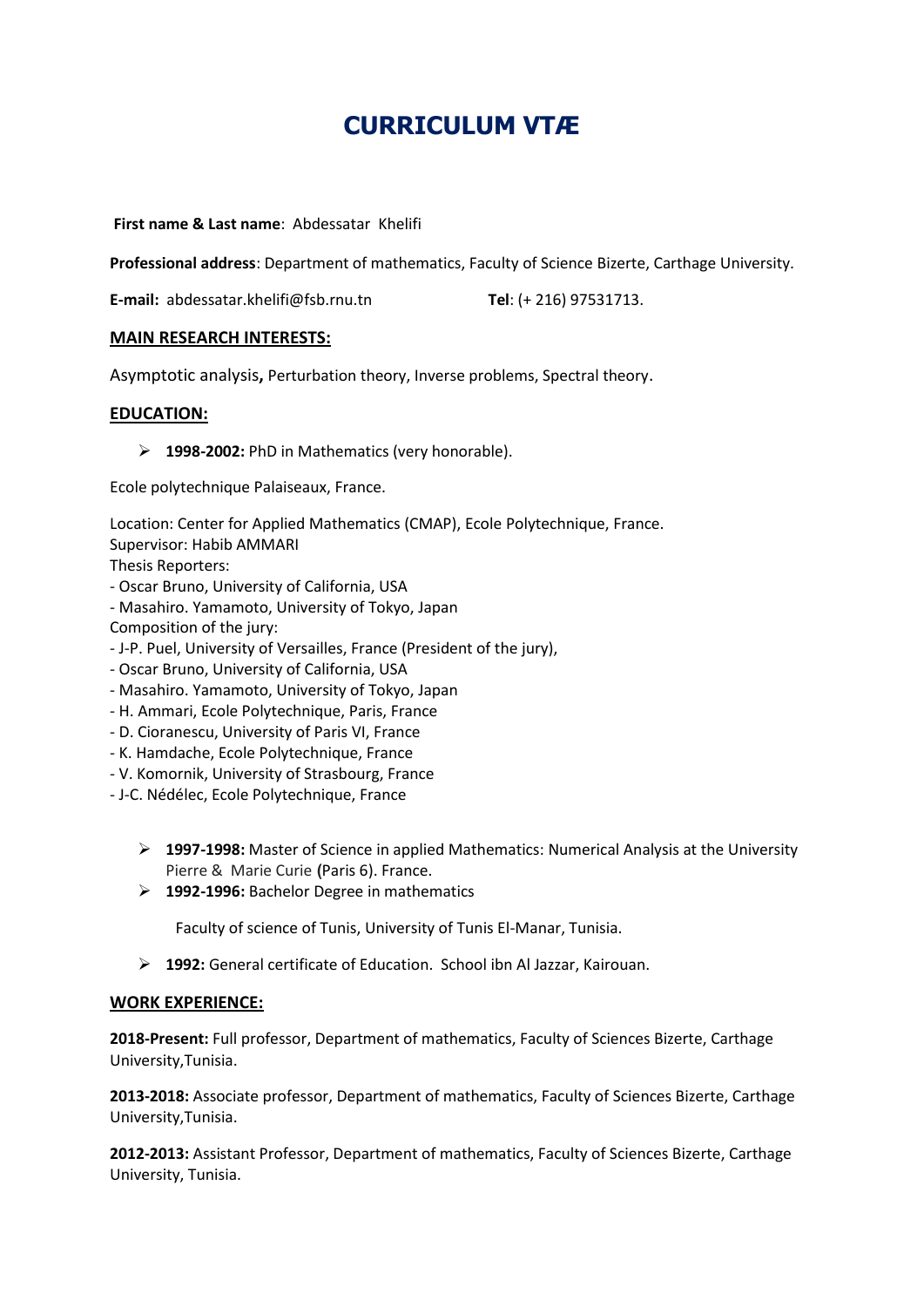**2007-2012:** Assistant professor, Department of Mathematics, College of Science and Arts in Rass, Qassim University, Kingdom of Saudi Arabia.

 **2002-2007:** Assistant Professor, Department of mathematics, Faculty of Sciences Bizerte, Carthage University, Tunisia.

 **2001-2002:** Teaching assistant in the faculty of sciences of Creteil, university of Paris 12. Courses taught: Analysis, Algebra, Functional analysis.

## **ADMINISTRATIVE POSITIONS:**

**2014-2018:** Director of the Master's degree *in Mathematics*, Faculty of Scienc- Bizerte, Carthage University, Tunisia.

**2013-Now:** Member of the competent committee in the assessment of doctoral thesis, Faculty of Science of Bizerte, Carthage University, Tunisia.

**2010-2012:** Member of the Committee on the quality and academic reliance, College of Science and Arts in Rass, Qassim University, Kingdom of Saudi Arabia.

# **GRANTS AND AWARDS:**

- A grant of the Tunisian state to study in France (1997-1998).

- A grant of the French state to excellent Tunisian students (1998-2001).

- Appreciation certificate from the College of Science and Arts Rass – Qassim university on efforts for contributions in fourth general assembly in the king Abdulaziz city for sciences and technology-National center for mathematics, physics-Saudi arabia, November 2018.

- The 2017 High-level Scientific Stay (SSHN 2017) of the French Embassy in Tunisia.

## **COMPUTTING SKILLS:**

Matlab, Freefem++, Maple, Mathematica, Scientific Workplace, LaTeX, Microsoft Office.

**LANGUAGES:** Arabic, French and English (fluent written and spoken).

# **SCIENTIFIC PUBLICATION:**

- C. Daveau, A. Khelifi and S. Oueslati, Small perturbations of an interface for Stokes problems. *ZAMM - Journal (2019).*
- M. Gozzi and A. Khelifi, *On the behavior of resonant frequencies in the presence of small anisotropic imperfections*, Indagationes Mathematicae, Vol. 28, No. 6, (2017) 1240-1257.
- Daveau Christian, Khelifi Abdessatar and Balloumi Iman, Asymptotic Behaviors for Eigenvalues and Eigenfunctions Associated to Stokes Operator in the Presence of Small Boundary Perturbations. Math Phys Anal Geom (2017) 20: 13. doi:10.1007/s11040- 017-9243-3.